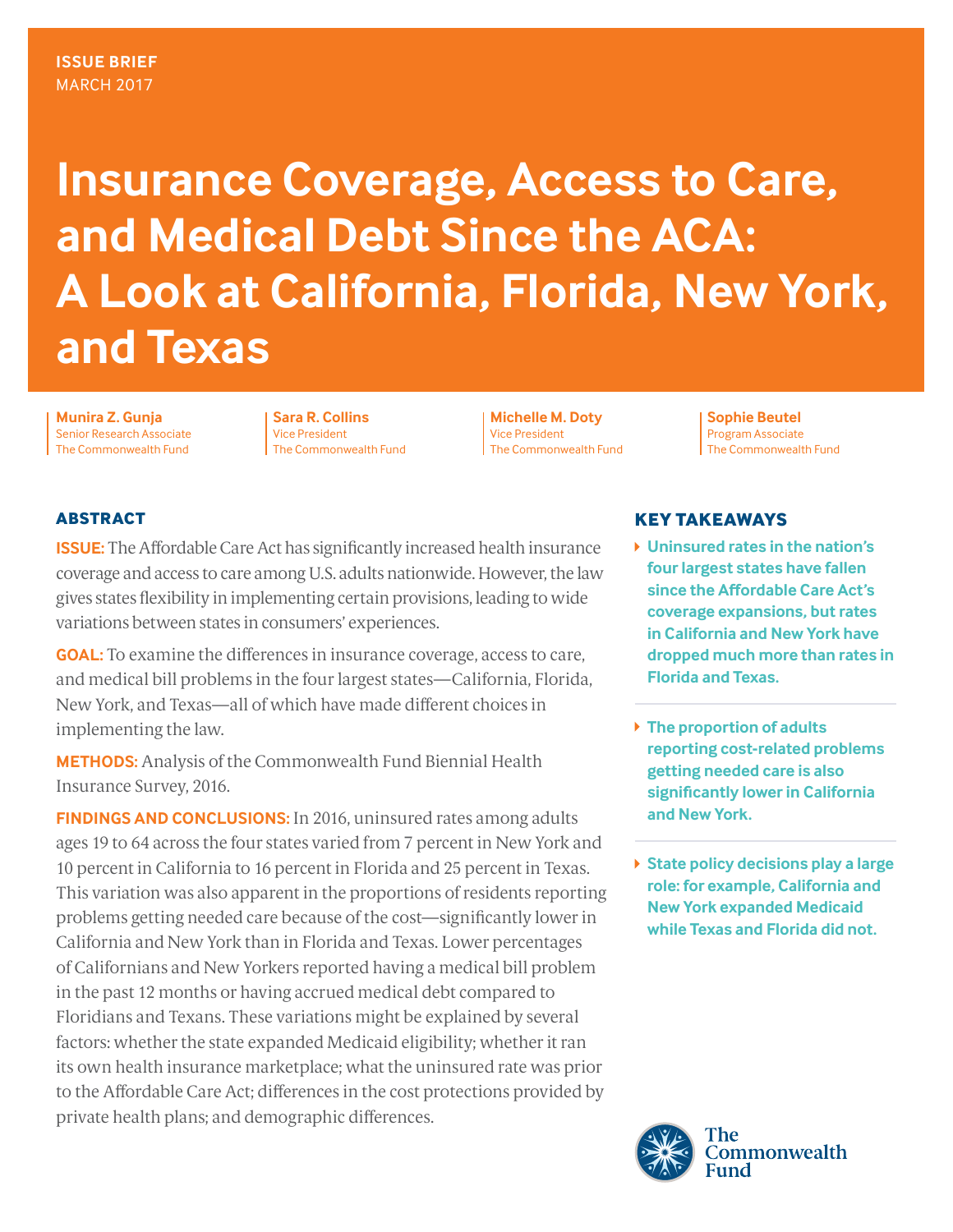#### **BACKGROUND**

More than 30 million Americans now have health insurance under the provisions of the Affordable Care Act.1 These provisions include those that have allowed or encouraged people to enroll in coverage through expanded Medicaid eligibility, tax credits to help pay for premiums, state and federal outreach efforts, and consumer-friendly market regulations.2 A recent analysis found that the percentage of uninsured working-age adults dropped from 20 percent in 2010 to 12 percent in 2016.3

The law gives states flexibility in implementing provisions, including the choice of operating their own health insurance marketplace or leaving that task to the federal government. Moreover, in 2012, the U.S. Supreme Court gave states the option to decide whether or not to expand Medicaid eligibility to more lower-income adults. These choices, combined with each state's unique demographics

and history, have resulted in varying experiences among Americans. In this brief, we use data from the Commonwealth Fund Biennial Health Insurance Survey to examine differences in health insurance coverage, problems getting needed care because of costs, and medical bill and debt problems among 19-to-64-year-old adults in the nation's four largest states: California, Florida, New York, and Texas.4

These states fall into two distinct categories. The first group, California and New York, both operate their own health insurance marketplaces and have expanded eligibility for Medicaid to adults with incomes at or below 138 percent of the federal poverty level—\$16,394 for an individual or \$33,534 for a family of four. Florida and Texas, the second group, are using the federal marketplace to enroll residents in health plans and have declined to expand Medicaid eligibility (Exhibit 1).

|                                            | <b>California</b>                                                      | <b>New York</b>                                                        | <b>Florida</b>                                                                             | <b>Texas</b>                                                                               |
|--------------------------------------------|------------------------------------------------------------------------|------------------------------------------------------------------------|--------------------------------------------------------------------------------------------|--------------------------------------------------------------------------------------------|
| <b>Expanded Medicaid</b>                   | Yes.                                                                   | <b>Yes</b>                                                             | <b>No</b>                                                                                  | <b>No</b>                                                                                  |
| <b>Qualifications for Medicaid</b>         |                                                                        |                                                                        |                                                                                            |                                                                                            |
| Parents <sup>a</sup>                       | $<$ 138% FPL                                                           | <138% FPL                                                              | $<$ 33% FPL                                                                                | $<$ 18% FPL                                                                                |
| <b>Childless adults</b>                    | $<$ 138% FPL                                                           | <138% FPL                                                              | Do not qualify for<br>Medicaid                                                             | Do not qualify for<br>Medicaid                                                             |
| Immigrants <sup>b</sup>                    | Legal immigrants<br>qualify without<br>the five-year<br>waiting period | Legal immigrants<br>qualify without<br>the five-year<br>waiting period | Children of legal<br>immigrants only<br>qualify without<br>the five-year<br>waiting period | Children of legal<br>immigrants only<br>qualify without<br>the five-year<br>waiting period |
| Enrollment in Medicaid/CHIP <sup>c</sup>   | 11.9 million                                                           | 6.4 million                                                            | 4.3 million                                                                                | 4.8 million                                                                                |
| Marketplace type                           | State-run                                                              | State-run                                                              | Federal                                                                                    | Federal                                                                                    |
| Enrollment in the marketplace <sup>d</sup> | 1,556,676                                                              | 242,880                                                                | 1,760,025                                                                                  | 1,227,290                                                                                  |

# Exhibit 1. State Approaches to Expanding Health Insurance Coverage and Enrollment

Note: FPL refers to federal poverty level.

<sup>a</sup> Kaiser Family Foundation, [Where Are States Today? Medicaid and CHIP Eligibility Levels for Children, Pregnant Women, and Adults,](http://kff.org/medicaid/fact-sheet/where-are-states-today-medicaid-and-chip/) Fact sheet (Henry J. Kaiser Family Foundation, Jan. 19, 2017).

<sup>b</sup> Medicaid.gov, *[Medicaid and CHIP Coverage of Lawfully Residing Children and Pregnant Women,](https://www.medicaid.gov/medicaid/outreach-and-enrollment/lawfully-residing/index.html)* Sept. 2016. For low-income immigrants lawfully residing in the United States, there is a five-year waiting period for enrollment in state Medicaid programs. Some states, including New York and California, have opted to eliminate these waiting periods. The ACA allows "qualified non-citizens" (such as those with a green card) who are in the five-year waiting period to enroll in marketplace plans and become eligible for subsidies, regardless of income.

<sup>c</sup> Centers for Medicare and Medicaid Services, *[Table 1: Medicaid and CHIP: November and December 2016 Preliminary Monthly Enrollment](https://nationaldisabilitynavigator.org/wp-content/uploads/news-items/CMS-Medicaid-Dec-2016-Enrollment-Report.pdf) (CMS, Feb. 2017).* 

<sup>d</sup> Centers for Medicare and Medicaid Services, *[2017 Marketplace Open Enrollment Period Public Use Files](https://www.cms.gov/Research-Statistics-Data-and-Systems/Statistics-Trends-and-Reports/Marketplace-Products/Plan_Selection_ZIP.html)* (CMS, n.d.).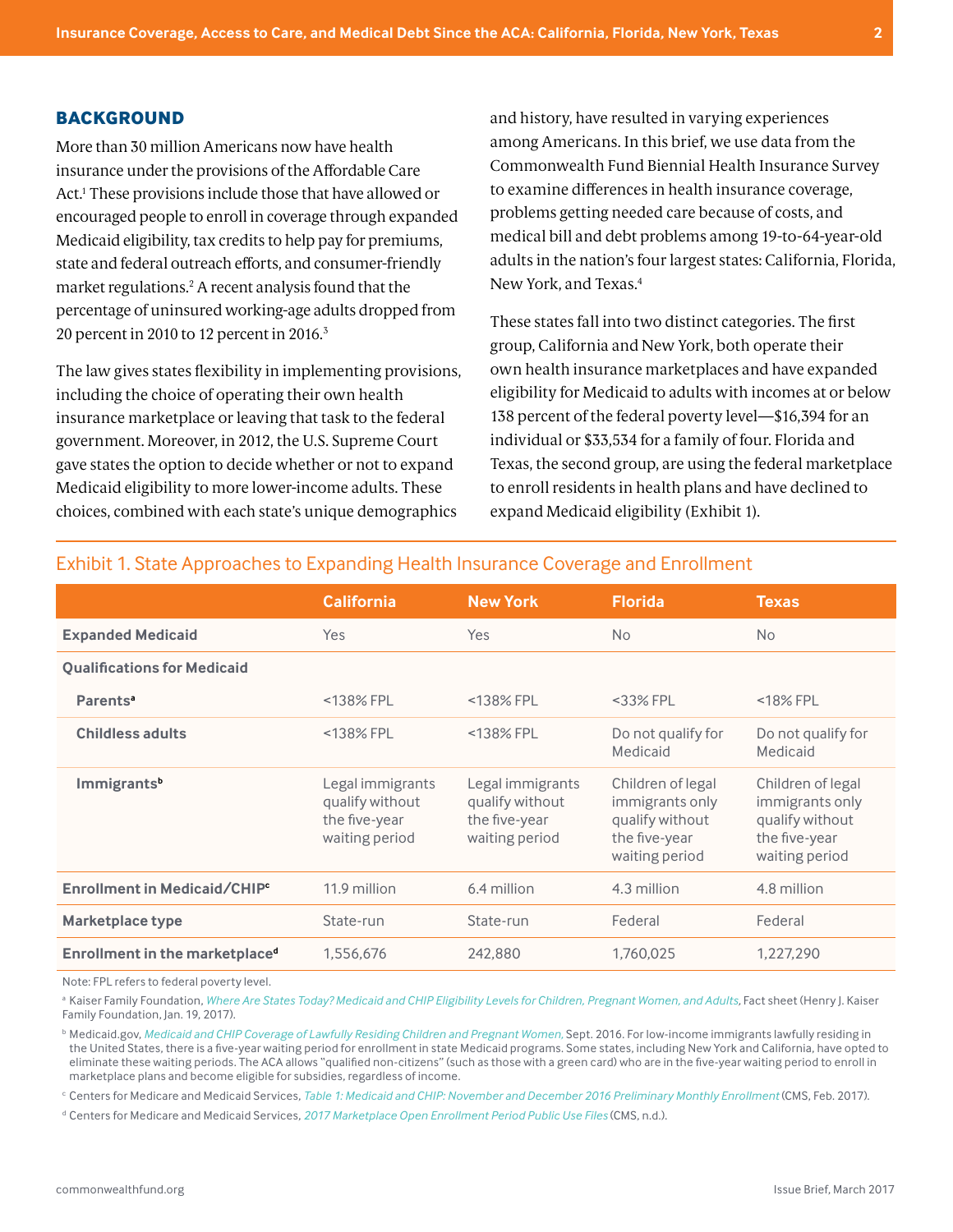#### **SURVEY FINDINGS**

#### **Texas Has Highest Uninsured Rate of the Four Largest States**

The uninsured rate has fallen in all four states since 2012, prior to the implementation of the ACA's major coverage expansions (Exhibit 2).<sup>5,6</sup> Analyses of federal surveys have found similar declines in the uninsured rate during this period.7,8

Among the four states, the proportion of working-age adults without health coverage in 2016 was highest in Florida and Texas, at 16 percent and 25 percent, respectively (Exhibit 2).9 In California, the uninsured rate was 10 percent; in New York, it was 7 percent.

Young adults have experienced the largest gains in coverage nationally (Exhibit 3). According to the survey, by 2016 the national uninsured rate for 19-to-34-year-olds was 15 percent, compared to 27 percent in 2010 (the year adult children became eligible to remain on a parent's

health plan until age 26).<sup>10</sup> But the rate varied by state. In California, 8 percent of young adults were uninsured, compared with 10 percent in New York, 23 percent in Florida, and 30 percent in Texas.

There are also significant differences in coverage rates for adults with low incomes. Adults with incomes below 100 percent of the federal poverty level—that is, \$11,880 for an individual or \$24,300 for a family of four—are faring best in California and New York (Exhibit 4). Nine percent of low-income Californians and 15 percent of low-income New Yorkers are uninsured, compared with 22 percent of low-income adults in Florida and 39 percent in Texas.<sup>11</sup>

Adults in small firms are more likely to be uninsured in Florida and Texas than those in California and New York. Fourteen percent of adults in small firms are uninsured in California, 12 percent in New York, 24 percent in Florida, and 37 percent in Texas. These differences are likely partly explained by states' decisions on expanding Medicaid.

# Exhibit 2. Uninsured Rate Drops by Varying Degrees in the Nation's Four Largest States, 2012–2016 2012–2016



*Percent of adults ages 19–64 who are uninsured*

\* The 2012 uninsured rate estimate for New York is from the National Health Interview Survey (NHIS). \* The 2012 uninsured rate estimate for New York is from the National Health Interview Survey (NHIS).

Data: [The Commonwealth Fund Biennial Health Insurance Surveys](http://www.commonwealthfund.org/interactives-and-data/surveys/biennial-health-insurance-surveys) (2012, 2014, 2016); and R. A. Cohen and M. E. Martinez, [Health Insurance Coverage: Early Re](https://www.cdc.gov/nchs/data/nhis/earlyrelease/insur201306.pdf)*from the National Health Interview Survey, 2012* (NHIS, June 2013). *[lease of Estimates from the National Health Interview Survey, 2012](https://www.cdc.gov/nchs/data/nhis/earlyrelease/insur201306.pdf)* (NHIS, June 2013).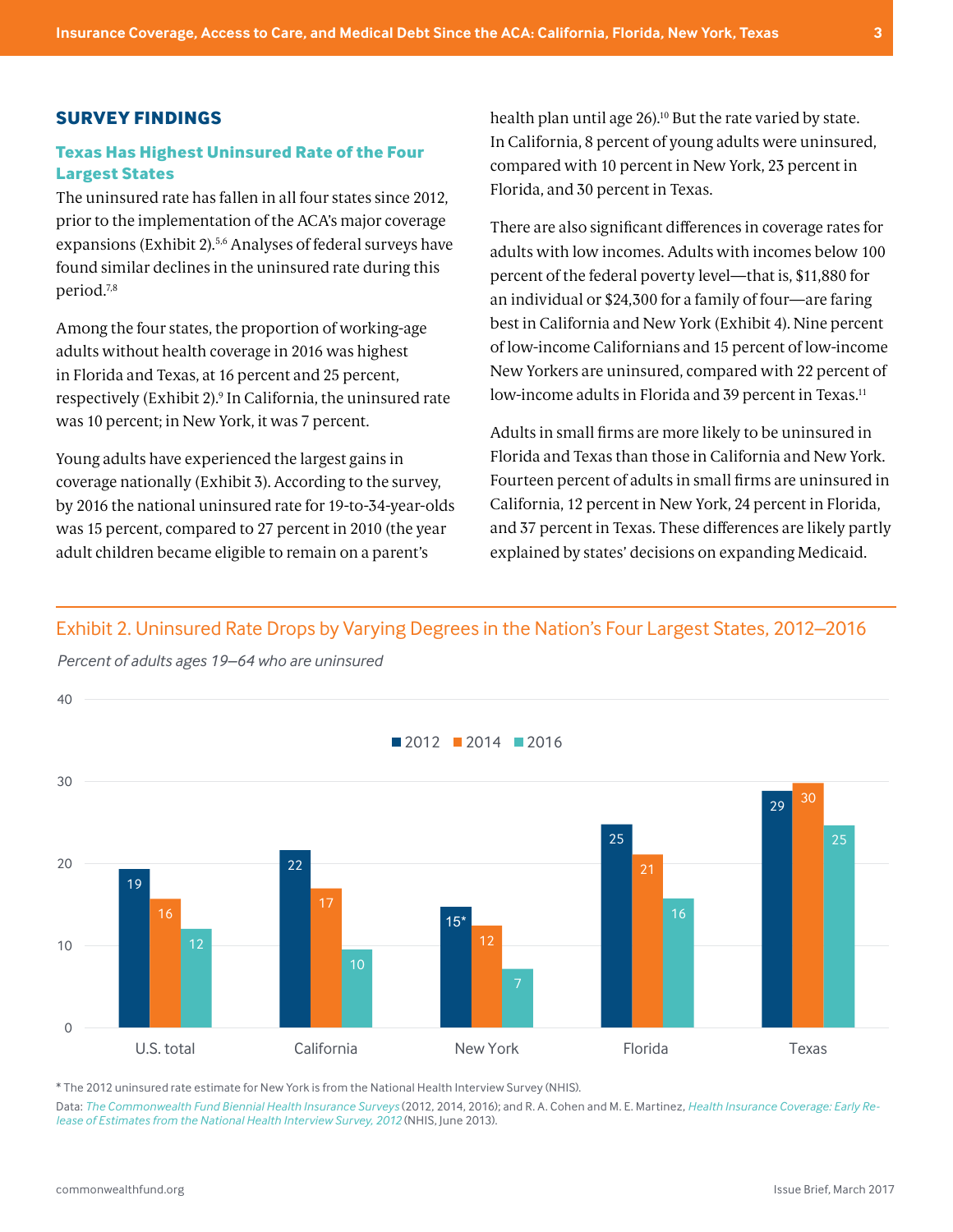# Exhibit 3. Of the Four Largest States, Texas Has the Highest Uninsured Rate in Every Age Group Group

*Percent of adults ages 19–64 who are uninsured*

Exhibit 3



Data: The Commonwealth Fund Biennial Health Insurance Survey (2016). Data: The Commonwealth Fund Biennial Health Insurance Survey (2016).

# Exhibit 4. State Uninsured Rates by Poverty and Firm Size

| Percent of adults ages 19–64 who are uninsured             | <b>U.S. total</b> | <b>California</b> | <b>New York</b> | <b>Florida</b> | <b>Texas</b> |
|------------------------------------------------------------|-------------------|-------------------|-----------------|----------------|--------------|
| Unweighted n                                               | 4,186             | 716               | 739             | 663            | 699          |
| <b>Total</b>                                               | 12%               | 10%               | 7%              | 16%            | 25%          |
| <b>Poverty</b>                                             |                   |                   |                 |                |              |
| <100% FPL                                                  | 22%               | 9%                | 15%             | 22%            | 39%          |
| 100%-399% FPL                                              | 11%               | 12%               | 6%              | 16%            | 28%          |
| 400% FPL or more                                           | 3%                | 4%                | 2%              | 5%             | 5%           |
| <b>Firm size</b><br>(Base: full-time or part-time workers) |                   |                   |                 |                |              |
| All workers                                                | 11%               | 8%                | 6%              | 15%            | 22%          |
| Small-firm workers<br>(<50 employees)                      | 21%               | 14%               | 12%             | 24%            | 37%          |
| Larger-firm workers<br>(50 employees or more)              | 5%                | 2%                | 3%              | 8%             | 10%          |

Note: FPL refers to federal poverty level.

Data: The Commonwealth Fund Biennial Health Insurance Survey (2016).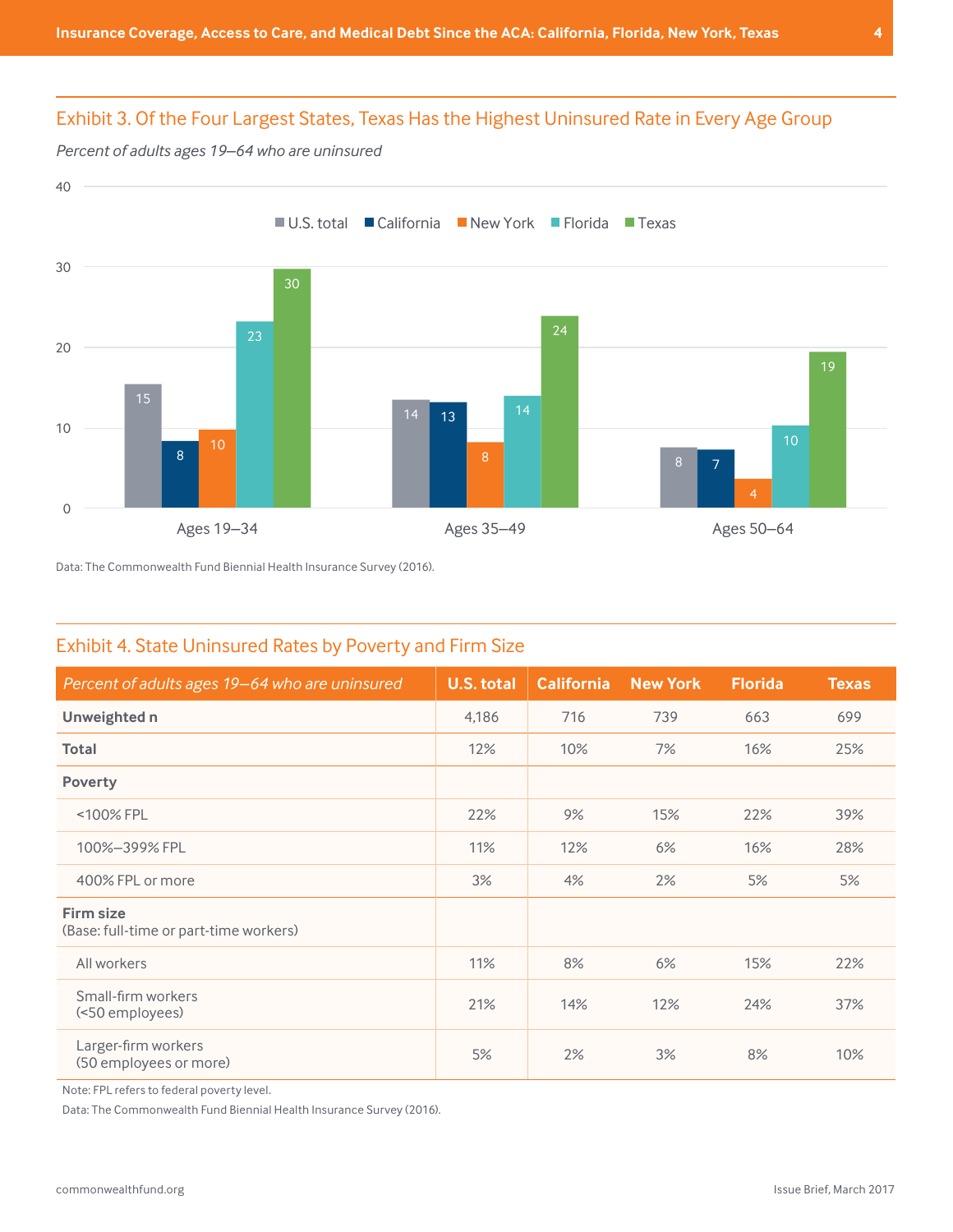Demographics also likely contribute to differences in coverage rates. Undocumented immigrants are ineligible for subsidized coverage or Medicaid under the law. According to the Pew Research Center, undocumented immigrants make up 6.1 percent of the Texas population, one of the highest proportions in the country.12

# **Californians and New Yorkers Have Lower Rates of Problems Getting Needed Health Care Because of Cost**

Expanded insurance coverage is helping people get the care they need. In 2012, an estimated 43 percent of working-age adults, or about 80 million people, did not get needed care because of cost. By 2016, this had dropped to 34 percent, or 63 million people.13 There is significant variation among the four states. Twenty-eight percent of Californians and 29 percent of New Yorkers reported at least one cost-related access problem, compared with 41 percent of Floridians and 45 percent of Texans (Exhibit 5).<sup>14</sup> These differences remain statistically significant even after taking into account the variations in states' demographic profiles, including age, gender, income, health status, race and ethnicity, education level, and immigration status [\(Appendix Table 1](#page-10-0)).

There is a range of factors associated with state variation in responses to the cost-related survey questions (Exhibit 5). First, insurance coverage itself plays a large role. Across the U.S., insured adults have historically reported cost-related

access problems at much lower rates than uninsured adults.15 In California and New York, the higher rates of insurance coverage likely play a role in the two states' lower rates of cost-related access problems. Fewer people in California and New York have to pay for the full costs of their care when they get sick.

But the quality of health insurance coverage—particularly, how much people have to pay out of pocket relative to their income when they get sick—also makes a difference. For example, the survey found that a significantly smaller share of insured New Yorkers and Californians (8% and 13%, respectively) had large deductibles—5 percent or more of income—compared with Texans (17%) and Floridians (19%) (data not shown).16 Even among people with employer plans, which tend to be more cost-protective, more people in Florida and Texas had higher deductibles than did those in California and New York. Recent federal data showed that in 2015, 67 percent of employees with single-person insurance plans in California, and 74 percent in New York, had a deductible compared to 91 percent in Florida and 93 percent in Texas.17

## **People in California and New York Have Lower Rates of Medical Bill and Debt Problems**

Nationally, there has been a modest but significant reduction in the percentage of adults who report medically related financial difficulties. In 2012, 41 percent of workingage adults, or an estimated 75 million people, said they had

| Percent of adults ages 19–64                          | U.S. total | <b>California</b> | <b>New York</b> | <b>Florida</b> | <b>Texas</b> |
|-------------------------------------------------------|------------|-------------------|-----------------|----------------|--------------|
| In the past 12 months because of cost:                |            |                   |                 |                |              |
| Had a medical problem, did not visit doctor or clinic | 20%        | 15%               | 15%             | 23%            | 27%          |
| Did not fill a prescription                           | 19%        | 16%               | 17%             | 23%            | 27%          |
| Skipped recommended test, treatment, or follow-up     | 18%        | 14%               | 16%             | 22%            | 25%          |
| Did not get needed specialist care                    | 13%        | 13%               | 11%             | 18%            | 21%          |
| Any of the above access problems                      | 34%        | 28%               | 29%             | 41%            | 45%          |

# Exhibit 5. Adults in California and New York Reported Lower Rates of Cost-Related Access Problems Than Those in Florida and Texas

Data: The Commonwealth Fund Biennial Health Insurance Survey (2016).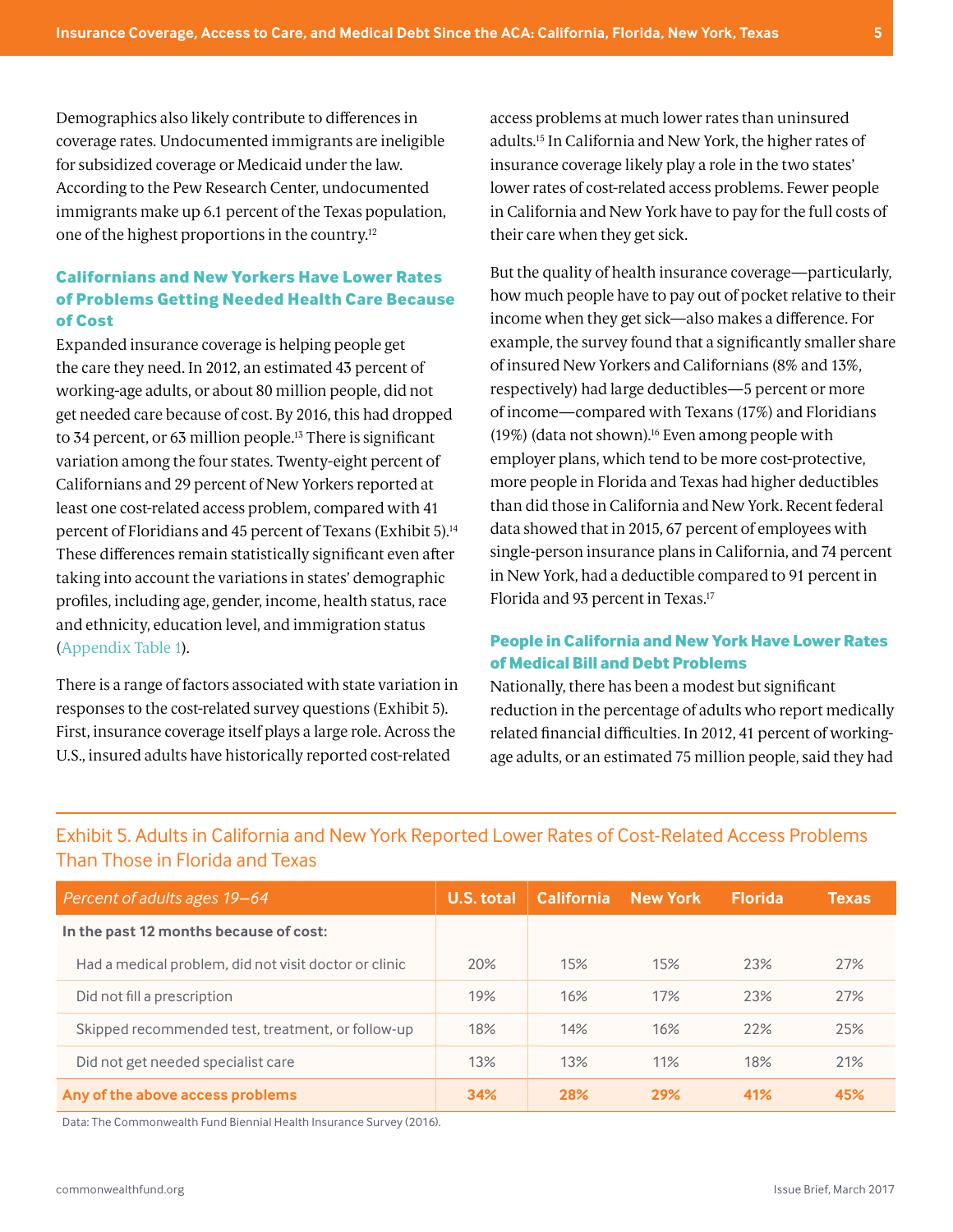problems paying their medical bills in the past 12 months or were paying off medical debt. In 2016, this had dropped to 37 percent, an estimated 70 million people.<sup>18</sup>

Fewer adults in California and New York said they had problems paying their medical bills or were paying off medical debt than did adults in Florida and Texas (Exhibit 6). Twenty-eight percent of Californians and New Yorkers said that in the past 12 months they had a problem or were unable to pay their medical bills, had been contacted by a collection agency for unpaid medical bills, had to change their way of life to pay medical bills, or were paying off medical bills over time. In contrast, 41 percent of adults in Florida and 44 percent in Texas reported at least one of these problems.19 These differences remained even after taking into account the states' demographic profiles, including age, gender, income, health status, race and ethnicity, education level, and immigration status.

## **CONCLUSION**

The Affordable Care Act has significantly affected health insurance coverage and access among U.S. adults. But

the decisions made by state leaders in implementing federal policy, along with other state laws, have ongoing implications for their residents. California and New York began seeing declines in their adult uninsured rate earlier than other states because of such choices. California expanded eligibility for Medicaid even before 2014 by creating the Low Income Health Program, which provided coverage to adults with incomes less than 200 percent of poverty.20 New York expanded Medicaid eligibility to parents with incomes up to 150 percent of poverty and childless adults up to 100 percent of poverty starting in 2000.<sup>21</sup> In addition, both states opted to establish their own marketplaces and have conducted expansive outreach campaigns to increase awareness of coverage options. Alternatively, Florida and Texas—although they have experienced robust enrollment in private plans through the federal health insurance marketplace—have not expanded Medicaid eligibility and have made less progress covering uninsured residents.

However, the variation in insured rates is not entirely the result of states' decision. The ACA does not provide access to any new coverage options for undocumented

| Percent of adults ages 19-64                                     | U.S. total | <b>California</b> | <b>New York</b> | <b>Florida</b> | <b>Texas</b> |
|------------------------------------------------------------------|------------|-------------------|-----------------|----------------|--------------|
| In the past 12 months:                                           |            |                   |                 |                |              |
| Had problems paying or unable to pay medical bills               | 23%        | 17%               | 18%             | 28%            | 26%          |
| Contacted by a collection agency about medical bills*            | 21%        | 15%               | 18%             | 25%            | 25%          |
| Contacted by collection agency for unpaid<br>medical bills       | 14%        | 9%                | 11%             | 16%            | 18%          |
| Contacted by a collection agency because of<br>billing mistake   | 5%         | 6%                | 5%              | 6%             | 6%           |
| Had to change way of life to pay bills                           | 14%        | 12%               | 10%             | 15%            | 18%          |
| Any of three bill problems<br>(does not include billing mistake) | 29%        | 22%               | 23%             | 32%            | 34%          |
| Medical bills/debt being paid off over time                      | 24%        | 16%               | 17%             | 24%            | 27%          |
| Any of three bill problems or medical debt                       | 37%        | 28%               | 28%             | 41%            | 44%          |

Exhibit 6. Adults in California and New York Reported Lower Rates of Medical Bill Problems or Debt Than Those in Florida and Texas

\* Subtotals may not sum to total: respondents who answered "don't know" or refused are included in the distribution but not reported. Data: The Commonwealth Fund Biennial Health Insurance Survey (2016).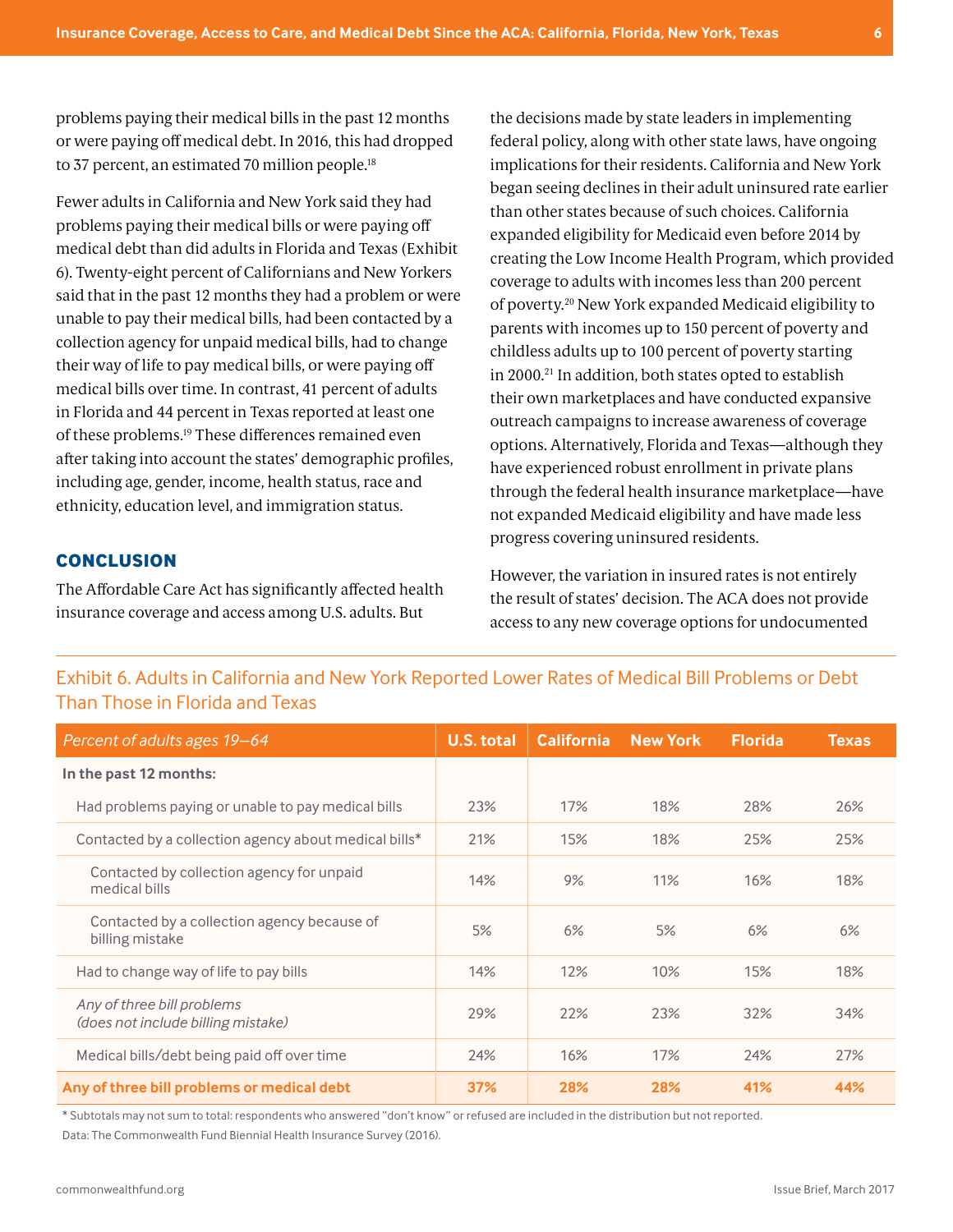immigrants. They are ineligible for Medicaid coverage and cannot purchase private plans through the marketplace, subsidized or unsubsidized. This is likely a contributing factor in Texas's higher uninsured rate.

While expanded coverage is the necessary first step to improving timely access to care and reducing medical financial burdens among U.S. families, the quality and comprehensiveness of coverage across all sources of insurance—marketplace plans, individual market plans, employer-provided coverage, and Medicaid—also has a significant impact.

The gains documented in this survey and many other private and federal analyses indicate that the Affordable Care Act has been successful in insuring millions of Americans and enabling them to get health care they may not have been able to afford previously. Further expanding coverage and improving affordability should remain a priority. Alternatively, repealing the law without a replacement that is at least equally effective will risk reversing the substantial gains the nation has made.

#### **HOW THIS STUDY WAS CONDUCTED**

The Commonwealth Fund Biennial Health Insurance Survey, 2016, was conducted by Princeton Survey Research Associates International, with a random nationally representative sample of nonelderly adults collected from July 12, 2016, to November 20, 2016, and an oversampling of adults in the four largest states, California, Florida, New York, and Texas. The survey consisted of 25-minute telephone interviews in either English or Spanish with adults age 19 and older living in the continental United States. A combination of landline and cellular phone randomdigit-dial samples was used to reach people.

The study was designed to generalize to the U.S. adult population and to allow for separate analyses of responses of low-income households as well as adults in the four largest states. Most of this analysis looks at adults ages 19 to 64 in the four largest states. The sample sizes are: California=716, Florida=663, New York=739, and Texas=699. Statistical results are weighted to correct for the stratified sample design, the overlapping landline and cellular phone sample frames, and disproportionate nonresponse that might bias results. Each state sample is weighted to match population parameters for sex by age, sex by education, age by education, race/ethnicity, population density, household telephone use, household size, and region, using the U.S. Census Bureau's 2016 American Community Survey data.

The resulting weighted national sample is representative of the approximately 187.4 million U.S. adults ages 19 to 64 and has an overall margin of sampling error of +/– 1.9 percentage points at the 95 percent confidence level. The California sample has a margin of error of +/– 4.2 percentage points at the 95 percent confidence level; the Florida sample margin of sampling error is +/– 3.7 percentage points; the New York sample margin of sampling error is +/– 3.8 percentage points; and the Texas sample margin of sampling error is +/– 3.8 percentage points. The landline portion of the survey achieved a 10 percent response rate and the cellular phone component achieved an 8 percent response rate.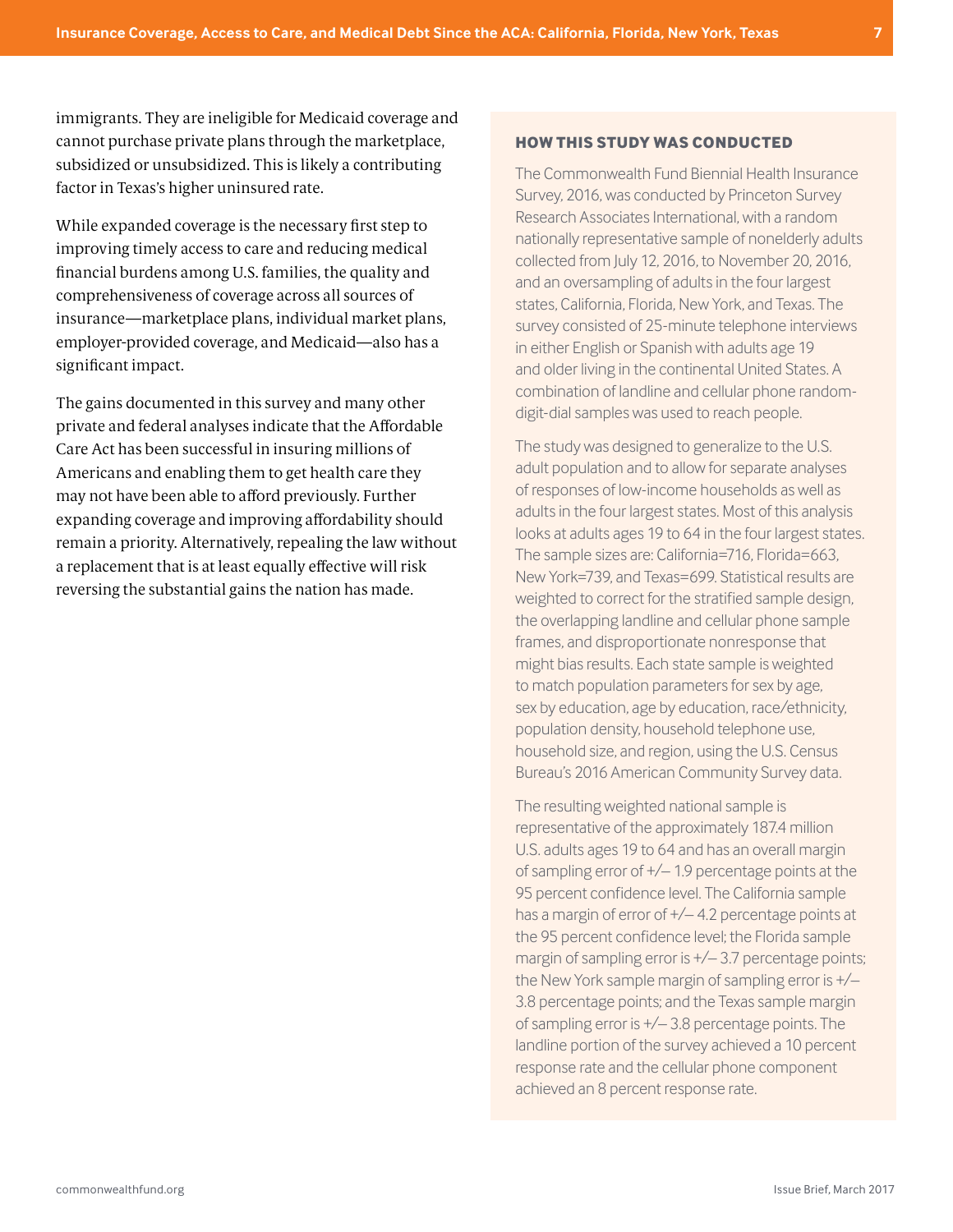#### **NOTES**

- 1 D. Blumenthal and S. R. Collins, "[Why One in](http://www.commonwealthfund.org/publications/blog/2017/mar/one-in-ten-will-feel-pain-aca-repeal-replace)  [Ten Americans Will Feel the Pain of ACA Repeal](http://www.commonwealthfund.org/publications/blog/2017/mar/one-in-ten-will-feel-pain-aca-repeal-replace)  [Without an Effective Replacement](http://www.commonwealthfund.org/publications/blog/2017/mar/one-in-ten-will-feel-pain-aca-repeal-replace)," *To the Point,* The Commonwealth Fund, March 8, 2017.
- 2 Analysis of the [Commonwealth Fund Biennial Health](http://www.commonwealthfund.org/interactives-and-data/surveys/biennial-health-insurance-surveys/2017/2016-biennial-health-insurance-survey)  [Insurance Survey, 2016;](http://www.commonwealthfund.org/interactives-and-data/surveys/biennial-health-insurance-surveys/2017/2016-biennial-health-insurance-survey) Office of the Assistant Secretary for Planning and Evaluation, *[About 2.5 Million People](https://aspe.hhs.gov/system/files/pdf/208306/OffMarketplaceSubsidyeligible.pdf)  [Who Currently Buy Coverage Off-Marketplace May Be](https://aspe.hhs.gov/system/files/pdf/208306/OffMarketplaceSubsidyeligible.pdf)  [Eligible for ACA Subsidies](https://aspe.hhs.gov/system/files/pdf/208306/OffMarketplaceSubsidyeligible.pdf)*, ASPE Data Point (ASPE, Oct. 4, 2016); R. Rudowitz, S. Artiga, and K. Young, *[What](http://kff.org/medicaid/issue-brief/what-coverage-and-financing-at-risk-under-repeal-of-aca-medicaid-expansion/)  [Coverage and Financing Is at Risk Under Repeal of the](http://kff.org/medicaid/issue-brief/what-coverage-and-financing-at-risk-under-repeal-of-aca-medicaid-expansion/)  [ACA Medicaid Expansion?](http://kff.org/medicaid/issue-brief/what-coverage-and-financing-at-risk-under-repeal-of-aca-medicaid-expansion/)* (Kaiser Commission on Medicaid and the Uninsured, Dec. 2016); and Centers for Medicare and Medicaid Services, *[2017 Marketplace](https://www.cms.gov/Research-Statistics-Data-and-Systems/Statistics-Trends-and-Reports/Marketplace-Products/Plan_Selection_ZIP.html)  [Open Enrollment Period Public Use Files](https://www.cms.gov/Research-Statistics-Data-and-Systems/Statistics-Trends-and-Reports/Marketplace-Products/Plan_Selection_ZIP.html)* (CMS, n.d.).

3 S. R. Collins, M. Z. Gunja, M. M. Doty, and S. Beutel, *[How the Affordable Care Act Has Improved Americans'](http://www.commonwealthfund.org/publications/issue-briefs/2017/feb/how-the-aca-has-improved-ability-to-buy-insurance)  [Ability to Buy Health Insurance on Their Own](http://www.commonwealthfund.org/publications/issue-briefs/2017/feb/how-the-aca-has-improved-ability-to-buy-insurance)* (The Commonwealth Fund, Feb. 2017). These estimates are in the range of those found in other recent surveys. The federal government and a number of private organizations including The Commonwealth Fund have used different surveys and methodologies aimed at measuring the change in insurance coverage as a result of the coverage expansions under the Affordable Care Act. Most recently, the Center for Disease Control and Prevention's National Health Interview Survey found that in the first nine months of 2016, 8.8 percent of the U.S. population, or 28.2 million people, and 12.3 percent of adults ages 18 to 64, or 24.3 million people, were uninsured; see M. E. Martinez, E. P. Zammitti, and R. A. Cohen, *[Health Insurance Coverage: Early Release](https://www.cdc.gov/nchs/data/nhis/earlyrelease/insur201702.pdf)  [Estimates from the National Health Interview Survey,](https://www.cdc.gov/nchs/data/nhis/earlyrelease/insur201702.pdf)  [January–September 2016](https://www.cdc.gov/nchs/data/nhis/earlyrelease/insur201702.pdf)* (NHIS, Feb. 2017). Data from the U.S. Census Bureau's Current Population Survey (CPS) showed that 12.6 percent of adults ages 19 to 64, or 24.3 million people, were uninsured in 2015 [\(http://](http://www.census.gov/library/publications/2016/demo/p60-257.html) [www.census.gov/library/publications/2016/demo/](http://www.census.gov/library/publications/2016/demo/p60-257.html) [p60-257.html;](http://www.census.gov/library/publications/2016/demo/p60-257.html) and analysis of 2015 Current Population Survey by Sherry Glied and Ougni Chakraborty of New York University for The Commonwealth Fund). The Commonwealth Fund reported in May 2016 using its ACA Tracking Survey that the uninsured rate among adults ages 19 to 64 had declined from 19.9 percent in July–September 2013 to 12.7 percent in February–April 2016, or by an estimated 24 million people [\(http://](http://www.commonwealthfund.org/publications/issue-briefs/2016/may/aca-tracking-survey-access-to-care-and-satisfaction) [www.commonwealthfund.org/publications/issue](http://www.commonwealthfund.org/publications/issue-briefs/2016/may/aca-tracking-survey-access-to-care-and-satisfaction)[briefs/2016/may/aca-tracking-survey-access-to-care](http://www.commonwealthfund.org/publications/issue-briefs/2016/may/aca-tracking-survey-access-to-care-and-satisfaction)[and-satisfaction](http://www.commonwealthfund.org/publications/issue-briefs/2016/may/aca-tracking-survey-access-to-care-and-satisfaction)).

- 4 This is an update of P. W. Rasmussen, S. R. Collins, M. M. Doty, and S. Beutel, *[Health Care Coverage and Access in](http://www.commonwealthfund.org/publications/issue-briefs/2015/apr/coverage-and-access)  [the Nation's Four Largest States](http://www.commonwealthfund.org/publications/issue-briefs/2015/apr/coverage-and-access)* (The Commonwealth Fund, April 2015).
- 5 The state-level estimates from the Commonwealth Fund Biennial Health Insurance Survey are similar to those reported by Center for Disease Control and Prevention's National Health Interview Survey (NHIS) in all three years, with the exception of New York in 2012, which is higher in the Biennial Survey than in NHIS. For this reason, we report the 2012 uninsured rate for New York using the NHIS estimate: R. A. Cohen and M. E. Martinez, *[Health Insurance Coverage: Early Release of](https://www.cdc.gov/nchs/data/nhis/earlyrelease/insur201306.pdf)  [Estimates from the National Health Interview Survey,](https://www.cdc.gov/nchs/data/nhis/earlyrelease/insur201306.pdf)  [2012](https://www.cdc.gov/nchs/data/nhis/earlyrelease/insur201306.pdf)* (NHIS, June 2013). This estimate was similar to the estimate from the U.S. Census Bureau's 1-Year American Community Survey (ACS), which reported a 10.9% uninsured rate in New York among all individuals: J. C. Smith and C. Medalia, *[Health Insurance Coverage in the](http://www.nber.org/cps/hi/2014redesign/p60-250.pdf)  [United States: 2013](http://www.nber.org/cps/hi/2014redesign/p60-250.pdf)* (CPS Reports, Sept. 2014).
- 6 The margin of sampling error in the Biennial Survey for each state was between 3.7 and 4.2 percentage points at the 95 percent level. This meant that the decline in the uninsured rate in Texas was not statistically significant in the Biennial. However, the declines in uninsured rates have been statistically significant in these states in the NHIS and ACS, which have much larger sample sizes.
- 7 The Biennial Survey estimates in 2016 were similar to those reported by the NHIS, which found that in the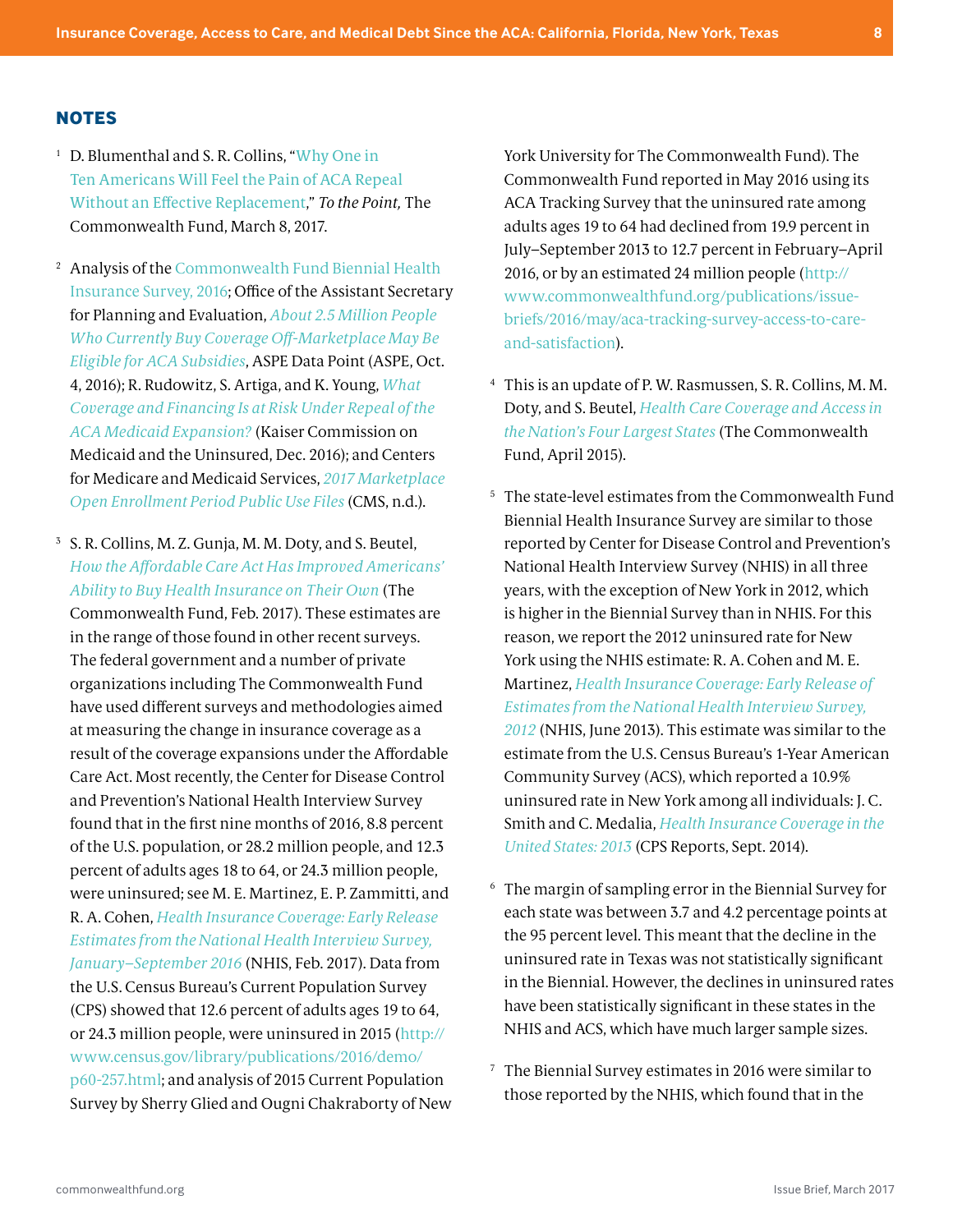first nine months of 2016, the uninsured rate among 18–64-year-olds in California was 9.3%, in New York was 7.3%, in Florida was 19.5%, and in Texas was 24.7%: M. E. Martinez, E. P. Zammitti, and R. A. Cohen, *[Health](https://www.cdc.gov/nchs/data/nhis/earlyrelease/insur201702.pdf)  [Insurance Coverage: Early Release Estimates From the](https://www.cdc.gov/nchs/data/nhis/earlyrelease/insur201702.pdf)  [National Health Interview Survey, January-September](https://www.cdc.gov/nchs/data/nhis/earlyrelease/insur201702.pdf)  [2016](https://www.cdc.gov/nchs/data/nhis/earlyrelease/insur201702.pdf)* (NHIS, Feb. 2017). The NHIS found that in 2014 the uninsured rate in California was 16.7%, 12.9% in New York, 23.0% in Florida, and 25.7% in Texas: R. A. Cohen and M. E. Martinez, *[Health Insurance Coverage: Early](https://www.cdc.gov/nchs/data/nhis/earlyrelease/insur201506.pdf)  [Release Estimates from the National Health Interview](https://www.cdc.gov/nchs/data/nhis/earlyrelease/insur201506.pdf)  [Survey, 2014](https://www.cdc.gov/nchs/data/nhis/earlyrelease/insur201506.pdf)* (NHIS, June 2015). The NHIS found that in 2012, the uninsured rate in California was 24.4%, 14.7% in New York, 28.9% in Florida, and 28.6% in Texas: R. A. Cohen and M. E. Martinez, *[Health Insurance Coverage:](https://www.cdc.gov/nchs/data/nhis/earlyrelease/insur201306.pdf)  [Early Release of Estimates from the National Health](https://www.cdc.gov/nchs/data/nhis/earlyrelease/insur201306.pdf)  [Interview Survey, 2012](https://www.cdc.gov/nchs/data/nhis/earlyrelease/insur201306.pdf)* (NHIS, June 2013). The estimates from the Biennial Health Insurance Survey, 2016, were also similar to those reported by the U.S. Census Bureau 1-Year American Community Survey (ACS), 2015. ACS reported uninsured rates for 19–64-year-olds in California as 12%, in Florida as 20%, in New York as 10%, and in Texas as 23%: S. L. Hayes, S. R. Collins, D. C. Radley, D. McCarthy, and S. Beutel, *[A Long Way in a Short Time:](http://www.commonwealthfund.org/publications/issue-briefs/2016/dec/state-progress-coverage-and-access)  [States' Progress on Health Care Coverage and Access,](http://www.commonwealthfund.org/publications/issue-briefs/2016/dec/state-progress-coverage-and-access)  [2013–2015](http://www.commonwealthfund.org/publications/issue-briefs/2016/dec/state-progress-coverage-and-access)* (The Commonwealth Fund, Dec. 2016).

- 8 For a recent 50-state analysis of changes in coverage and access, see D. C. Radley, D. McCarthy, and S. L. Hayes, *[Aiming Higher: Results from the Commonwealth Fund](http://www.commonwealthfund.org/interactives/2017/mar/state-scorecard/)  [Scorecard on State Health System Performance, 2017](http://www.commonwealthfund.org/interactives/2017/mar/state-scorecard/)  [Edition](http://www.commonwealthfund.org/interactives/2017/mar/state-scorecard/)* (The Commonwealth Fund, March 2017).
- 9 All reported differences are statistically significant at the p≤0.05 level or better unless otherwise noted.
- 10 S. R. Collins, M. Z. Gunja, M. M. Doty, and S. Beutel, *[How the Affordable Care Act Has Improved Americans'](http://www.commonwealthfund.org/publications/issue-briefs/2017/feb/how-the-aca-has-improved-ability-to-buy-insurance)  [Ability to Buy Health Insurance on Their Own](http://www.commonwealthfund.org/publications/issue-briefs/2017/feb/how-the-aca-has-improved-ability-to-buy-insurance)* (The Commonwealth Fund, Feb. 2017).
- $11$  The difference between New York and Florida is not significant. The difference between New York and Texas, Florida and Texas, California and Florida, and California and Texas is significant.
- 12 *[U.S. Unauthorized Immigration Population Estimates](http://www.pewhispanic.org/interactives/unauthorized-immigrants/)* (Pew Research Center, Nov. 3, 2016).
- 13 S. R. Collins, M. Z. Gunja, M. M. Doty, and S. Beutel, *[How the Affordable Care Act Has Improved Americans'](http://www.commonwealthfund.org/publications/issue-briefs/2017/feb/how-the-aca-has-improved-ability-to-buy-insurance)  [Ability to Buy Health Insurance on Their Own](http://www.commonwealthfund.org/publications/issue-briefs/2017/feb/how-the-aca-has-improved-ability-to-buy-insurance)* (The Commonwealth Fund, Feb. 2017).
- <sup>14</sup> The reported weighted (unadjusted) estimates are similar to regression-adjusted estimates.
- 15 S. R. Collins, M. Z. Gunja, M. M. Doty, and S. Beutel, *[How the Affordable Care Act Has Improved Americans'](http://www.commonwealthfund.org/publications/issue-briefs/2017/feb/how-the-aca-has-improved-ability-to-buy-insurance)  [Ability to Buy Health Insurance on Their Own](http://www.commonwealthfund.org/publications/issue-briefs/2017/feb/how-the-aca-has-improved-ability-to-buy-insurance)* (The Commonwealth Fund, Feb. 2017).
- 16 Insured adults in New York (28%) and California (26%) reported far lower rates of problems getting needed care in the past 12 months than did insured adults in Texas (41%) and Florida (38%).
- 17 S. R. Collins, D. C. Radley, M. Z. Gunja, and S. Beutel, *[The](http://www.commonwealthfund.org/publications/issue-briefs/2016/oct/slowdown-in-employer-insurance-cost-growth)  [Slowdown in Employer Insurance Cost Growth: Why](http://www.commonwealthfund.org/publications/issue-briefs/2016/oct/slowdown-in-employer-insurance-cost-growth)  [Many Workers Still Feel the Pinch](http://www.commonwealthfund.org/publications/issue-briefs/2016/oct/slowdown-in-employer-insurance-cost-growth)* (The Commonwealth Fund, Oct. 2016).
- 18 S. R. Collins, M. Z. Gunja, M. M. Doty, and S. Beutel, *[How the Affordable Care Act Has Improved Americans'](http://www.commonwealthfund.org/publications/issue-briefs/2017/feb/how-the-aca-has-improved-ability-to-buy-insurance)  [Ability to Buy Health Insurance on Their Own](http://www.commonwealthfund.org/publications/issue-briefs/2017/feb/how-the-aca-has-improved-ability-to-buy-insurance)* (The Commonwealth Fund, Feb. 2017).
- 19 The reported weighted (unadjusted) estimates are similar to regression-adjusted estimates.
- 20 R. Thomason and P. Long, ["California's Low Income](http://healthaffairs.org/blog/2014/02/14/californias-low-income-health-program-a-public-private-partnership-that-worked/)  [Health Program: A Public-Private Partnership That](http://healthaffairs.org/blog/2014/02/14/californias-low-income-health-program-a-public-private-partnership-that-worked/)  [Worked,](http://healthaffairs.org/blog/2014/02/14/californias-low-income-health-program-a-public-private-partnership-that-worked/)" *Health Affairs Blog,* Feb. 14, 2014.
- 21 L. Norris, "[New York and the ACA's Medicaid](https://www.healthinsurance.org/new-york-medicaid/) Expansion," Healthinsurance.org, Jan. 10, 2017.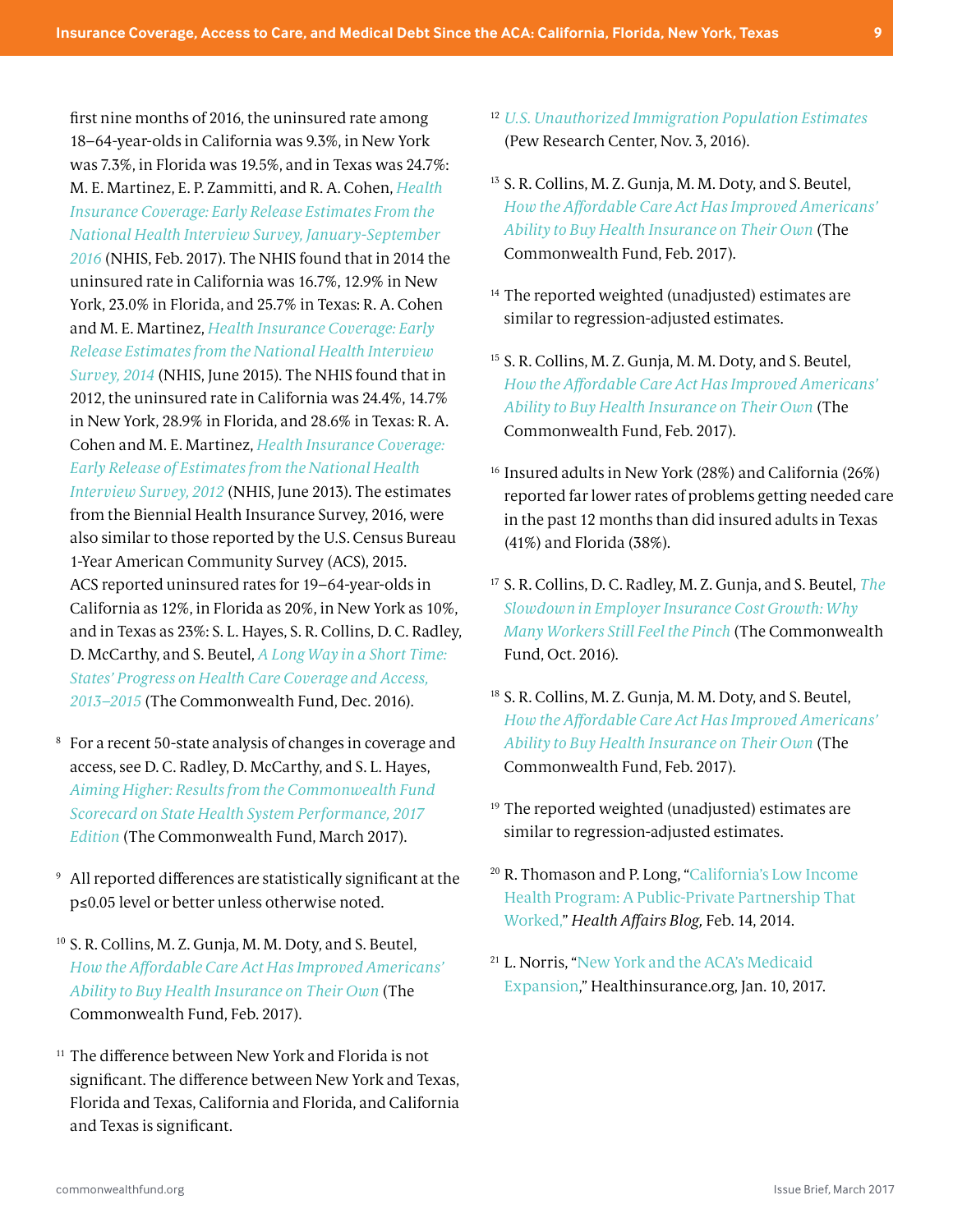#### **ABOUT THE AUTHORS**

**Munira Z. Gunja, M.P.H.**, is senior research associate in the Health Care Coverage and Access program at The Commonwealth Fund. Ms. Gunja joined the Fund from the U.S. Department of Health and Human Services in the office of the Assistant Secretary for Planning and Evaluation (ASPE), Division of Health Care Access and Coverage, where she received the Secretary's Award for Distinguished Service. Before joining ASPE, Ms. Gunja worked for the National Cancer Institute where she conducted data analysis for numerous studies featured in scientific journals. She graduated from Tulane University with a B.S. in public health and international development and an M.P.H. in epidemiology.

**Sara R. Collins, Ph.D.**, is vice president for Health Care Coverage and Access at The Commonwealth Fund. An economist, Dr. Collins joined the Fund in 2002 and has led the Fund's national program on health insurance since 2005. Since joining the Fund, she has led several national surveys on health insurance and authored numerous reports, issue briefs, and journal articles on health insurance coverage and policy. She has provided invited testimony before several Congressional committees and subcommittees. Prior to joining the Fund, Dr. Collins was associate director/senior research associate at the New York Academy of Medicine. Earlier in her career, she was an associate editor at *U.S. News & World Report,* a senior economist at Health Economics Research, and a senior health policy analyst in the New York City Office of the Public Advocate. Dr. Collins holds a Ph.D. in economics from George Washington University.

**Michelle McEvoy Doty, Ph.D.**, is vice president of survey research and evaluation for The Commonwealth Fund. She has authored numerous publications on crossnational comparisons of health system performance, access to quality health care among vulnerable populations, and the extent to which lack of health insurance contributes to inequities in quality of care. Dr. Doty holds an M.P.H. and a Ph.D. in public health from the University of California, Los Angeles.

**Sophie Beutel** is program associate in the Health Care Coverage and Access program at The Commonwealth Fund. In this role, she is responsible for providing daily support for the program, with responsibilities ranging from daily administrative and grants management tasks to writing and research responsibilities, including tracking developments in the implementation of the Affordable Care Act. Prior to joining the Fund, she was a summer intern with the State of Rhode Island Department of Health. Ms. Beutel graduated from Brown University with a B.A. in Science and Society, on the Health and Medicine track.

*Editorial support was provided by Deborah Lorber.*

## **ACKNOWLEDGMENTS**

The authors thank David Blumenthal, Kathleen Regan, Don Moulds, Barry Scholl, Eric Schneider, Meredith Brown, Arnav Shah, Deborah Lorber, Chris Hollander, Christine Haran, Paul Frame, and Jen Wilson of The Commonwealth Fund for helpful comments, data checking, and editorial support and design.

**For more information about this brief, please contact:**  Munira Z. Gunja, M.P.H. Senior Research Associate Health Care Coverage and Access The Commonwealth Fund [mg@cmwf.org](mailto:mg%40cmwf.org?subject=)

#### **About The Commonwealth Fund**

The mission of The Commonwealth Fund is to promote a high performance health care system. The Fund carries out this mandate by supporting independent research on health care issues and making grants to improve health care practice and policy. Support for this research was provided by The Commonwealth Fund. The views presented here are those of the authors and not necessarily those of The Commonwealth Fund or its directors, officers, or staff.

**Commonwealth Fund pub. 1935 Vol. 7.**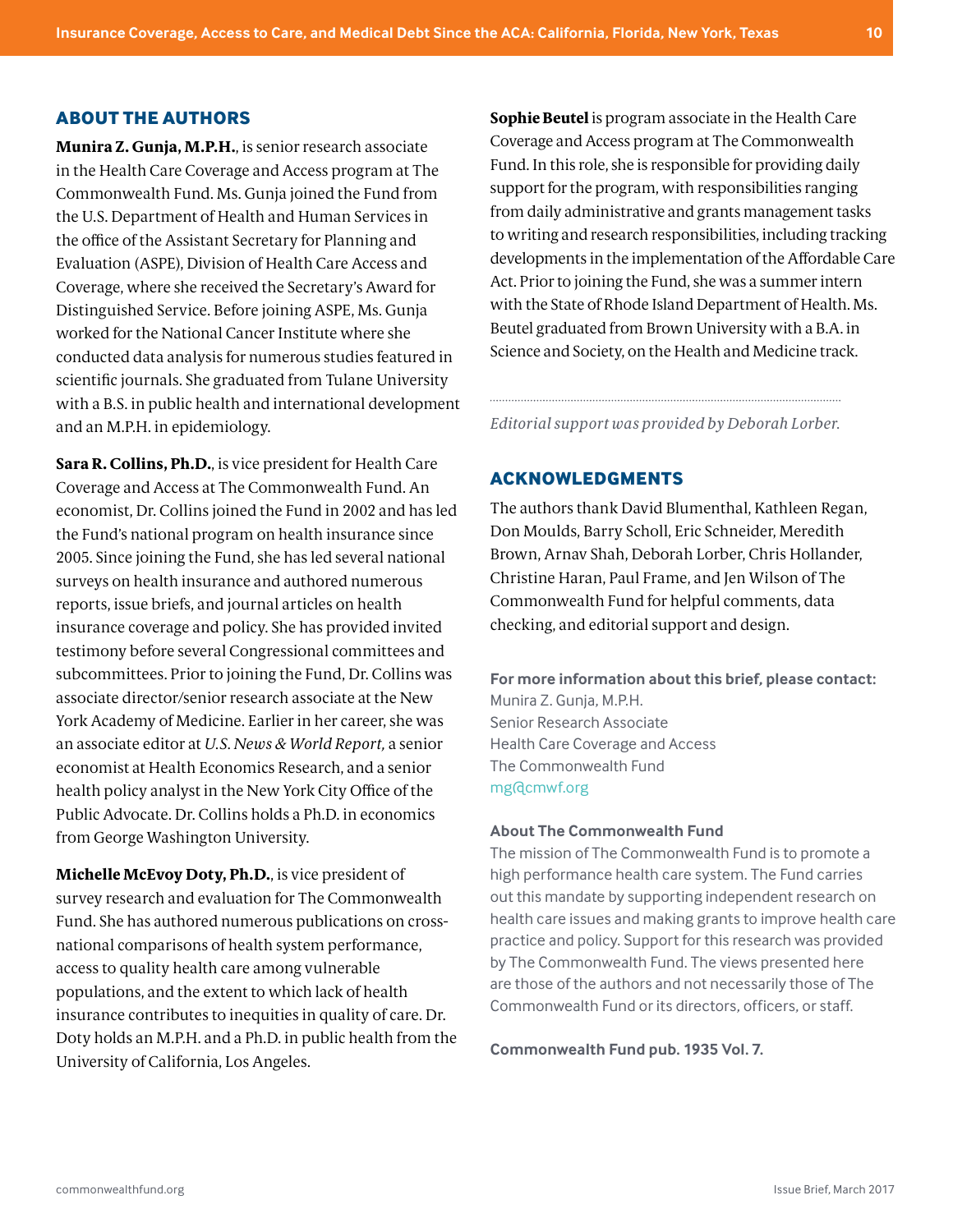# <span id="page-10-0"></span>**Appendix Table 1. Demographics of State Populations**

|                                                  | U.S. total<br>$(\%)$ | <b>California</b><br>$(\%)$ | <b>New York</b><br>$(\%)$ | <b>Florida</b><br>$(\%)$ | <b>Texas</b><br>$(\%)$ |
|--------------------------------------------------|----------------------|-----------------------------|---------------------------|--------------------------|------------------------|
| (Unweighted n)                                   | (4, 186)             | (716)                       | (739)                     | (663)                    | (699)                  |
| Age                                              |                      |                             |                           |                          |                        |
| $19 - 34$                                        | 34                   | 34                          | 34                        | 34                       | 36                     |
| $35 - 49$                                        | 30                   | 32                          | 30                        | 29                       | 32                     |
| $50 - 64$                                        | 36                   | 35                          | 36                        | 37                       | 31                     |
| <b>Gender</b>                                    |                      |                             |                           |                          |                        |
| <b>Male</b>                                      | 49                   | 48                          | 49                        | 48                       | 49                     |
| Female                                           | 51                   | 52                          | 51                        | 52                       | 51                     |
| <b>Race/Ethnicity</b>                            |                      |                             |                           |                          |                        |
| White, non-Latino                                | 59                   | 36                          | 56                        | 52                       | 43                     |
| Black, non-Latino                                | 13                   | $\overline{7}$              | 14                        | 16                       | 12                     |
| Latino                                           | 18                   | 38                          | 18                        | 27                       | 37                     |
| Asian                                            | $\overline{4}$       | 11                          | 6                         | $\mathbf{1}$             | $\overline{2}$         |
| Other, non-Latino                                | 5                    | $\,8\,$                     | 3                         | 3                        | $\overline{4}$         |
| <b>Education</b>                                 |                      |                             |                           |                          |                        |
| Less than high school degree                     | 10                   | 15                          | $\overline{9}$            | 9                        | 15                     |
| High school degree or equivalent                 | 31                   | 24                          | 25                        | 32                       | 25                     |
| Some college                                     | 26                   | 30                          | 25                        | 31                       | 31                     |
| College graduate or higher                       | 33                   | 31                          | 40                        | 28                       | 28                     |
| <b>Poverty</b>                                   |                      |                             |                           |                          |                        |
| <100% FPL                                        | 22                   | 20                          | 22                        | 22                       | 23                     |
| 100%-399% FPL                                    | 45                   | 45                          | 41                        | 49                       | 44                     |
| 400% FPL or more                                 | 26                   | 29                          | 30                        | 21                       | 27                     |
| <b>Insurance continuity</b>                      |                      |                             |                           |                          |                        |
| Insured now                                      | 88                   | 90                          | 93                        | 84                       | 75                     |
| <b>Uninsured now</b>                             | 12                   | 10                          | $\overline{7}$            | 16                       | 25                     |
| Insured all year                                 | 78                   | 82                          | 85                        | 72                       | 68                     |
| Insured now, uninsured during the year           | 10                   | $\, 8$                      | 8                         | 13                       | $\, 8$                 |
| <b>Insurancetype</b>                             |                      |                             |                           |                          |                        |
| Employer                                         | 54                   | 49                          | 58                        | 49                       | 49                     |
| <b>Medicare</b>                                  | $\overline{7}$       | 6                           | $\overline{7}$            | $\overline{7}$           | $\overline{4}$         |
| <b>Medicaid</b>                                  | 11                   | 20                          | 17                        | $\,8\,$                  | 5                      |
| Individual                                       | 10                   | 11                          | $\, 8$                    | 15                       | 11                     |
| <b>Other</b>                                     | 5                    | 5                           | 3                         | 5                        | $\overline{7}$         |
| <b>Health status</b>                             |                      |                             |                           |                          |                        |
| At least one chronic condition*                  | 38                   | 33                          | $40\,$                    | 38                       | $40\,$                 |
| <b>Political affiliation</b>                     |                      |                             |                           |                          |                        |
| Republican                                       | 21                   | 16                          | 15                        | 23                       | 26                     |
| Democrat                                         | 30                   | 33                          | 34                        | 32                       | 24                     |
| Independent                                      | 24                   | 22                          | 25                        | 22                       | 20                     |
| Something else                                   | 16                   | 15                          | 18                        | 13                       | 17                     |
| <b>Work status</b>                               |                      |                             |                           |                          |                        |
| Not working                                      | 33                   | 35                          | 32                        | 33                       | 33                     |
| <b>Full-time worker</b>                          | 54                   | 48                          | 56                        | 54                       | 55                     |
| Part-time worker                                 | 13                   | 17                          | 12                        | 13                       | 13                     |
| Firm size (Base: full-time or part-time workers) |                      |                             |                           |                          |                        |
| <20 employees                                    | 24                   | 26                          | 19                        | 28                       | 29                     |
| 20-49 employees                                  | $10$                 | 13                          | 11                        | $10$                     | 11                     |
| 50-99 employees                                  | $\overline{7}$       | $\,8\,$                     | $\overline{7}$            | $\overline{7}$           | 10                     |
| 100 or more employees                            | 56                   | 49                          | 60                        | 53                       | 48                     |

Note: FPL refers to federal poverty level.

\* Respondent reported having at least one of the following conditions: hypertension or high blood pressure; heart disease; diabetes; asthma, emphysema, or lung disease; or high cholesterol.

Data: The Commonwealth Fund Biennial Health Insurance Survey (2016).